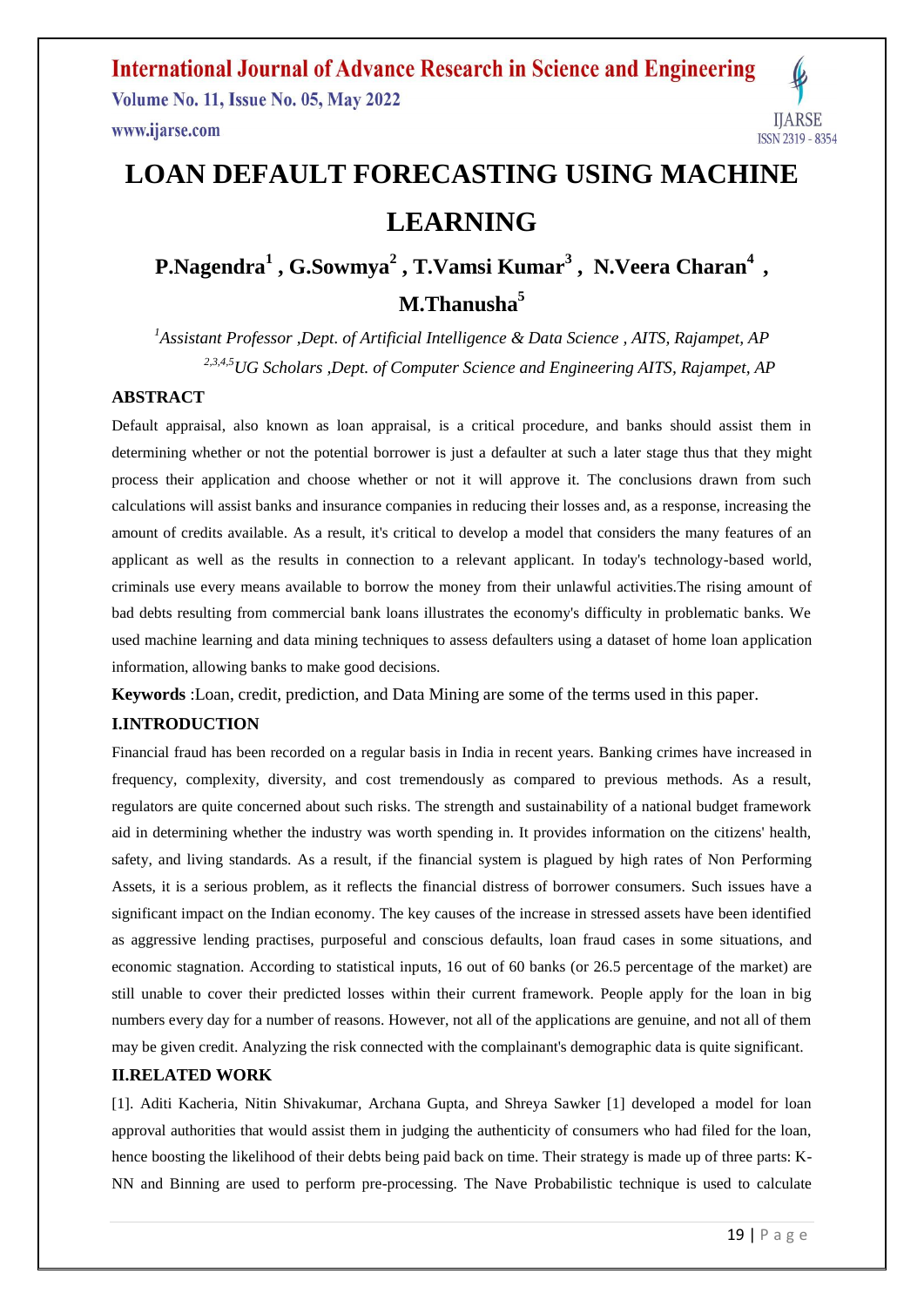# **International Journal of Advance Research in Science and Engineering Volume No. 11, Issue No. 05, May 2022**

# www.iiarse.com

whether or not to grant a loan to that of a customer. Database Update: Newly discovered data is uploaded to the database for future results.

[2].Archana Gahlaut, Tushar, and Prince Kumar Singh investigated whether data mining techniques can be used to predict and classify a client's credit score (good/bad) in order to lessen the risk of future loan defaults. To create prediction models, algorithms such as Tree Structure, Regression Analysis, Svm Classifiers, Neural Network, Adaptive Booster Model, and Random Forest are employed, with the outcomes of each process shown in graphs. Random Forest was found to be the most promising approach for building a better classification model, with the best accuracy [2].

[3]. Aboobyda Jafar Hamid and Tarig Mohammed Hussain proposed a solution for determining whether or not to offer a loan to a client. Three separate models were created using three different categorization techniques. These algorithms were built using WEKA and therefore are bayesNet, j48, as naiveBayes. The J48 method was determined to be the best based on the findings of these classification techniques since it provides low average error percentage and good accuracy.

[4]. Mrunal Surve, Priya Singh, Sandip Pandit, Pooja Thitme, and Swati Sonawane focused their effort on identifying and analysing the risk associated with commercial bank lending. They employed data mining techniques to assess the risk of lending money. It entails gathering, analysing, and analyzing data from multiple sources in order to compile useful information [4]. They employed the C4.5 classification algorithm to forecast a person's risk percentage when it came to lending money.

[5]. Using only a simple majority vote approach, Puvvala Ravikumar as well as Vadlamani Ravi created a set of ensemble classifiers. They used SVM, ANFIS, Logistic RBF, Semionline RBF1, Mathematically equivalent RBF, and Semionline RBF2, MLP as component of the ensemble, and created the ensembles by selecting 2, 3, 4, 5, Six classifications at a time from across all 7 classifiers [5].

[6]. Shiju Sathyadevan as well as Surya Gangadharan used a criminal law and computer programming perspective to create a data mining process that really can help solve crime faster. They have concentrated on criminal aspects that occur on a daily basis rather than on the causes of crime. They employed the Nave Bayes algorithm for categorization, and the Apriori algorithm to find frequently occurring criminal patterns. The decision tree idea is used to make predictions.

[7]. Dr. S. Prakasam and K. Chitra Lekha presented a thorough study on data mining techniques and the use of such systems in detecting cyber-crime in real-time applications. It demonstrates how data mining tools aid fraud detection in a variety of industries, including e-commerce, insurance, and health. It also explains how Clustering techniques can be used to detect cyber-crime in the banking sector. This approach data is divided into related clusters, allowing patterns and ordering to be detected. To represent the probability distribution, a Gaussian mixed replica is used. The output of the this novelty filter is then used to make the detection decision [7].

[8]. In their research, K. Chitra Lekha as well as Dr. S. Prakasam use the J48 classification, K-Means clustering approach, and Influenced Experiential classifier to create a model for cyber-crime prediction. The proposed model performs better in terms of forecasting cyber-crime in financial industries. The Influenced Associative Classifier is a well-organized strategy to use the classification approach with Association Rule Mining to improve classification prediction accuracy. The use of K-Means with the J48 approach and the Influenced Association Classifier results in a superior prediction of cyber-crime risks in financial sectors [8].[9]. Jin et al.

**IIARSE**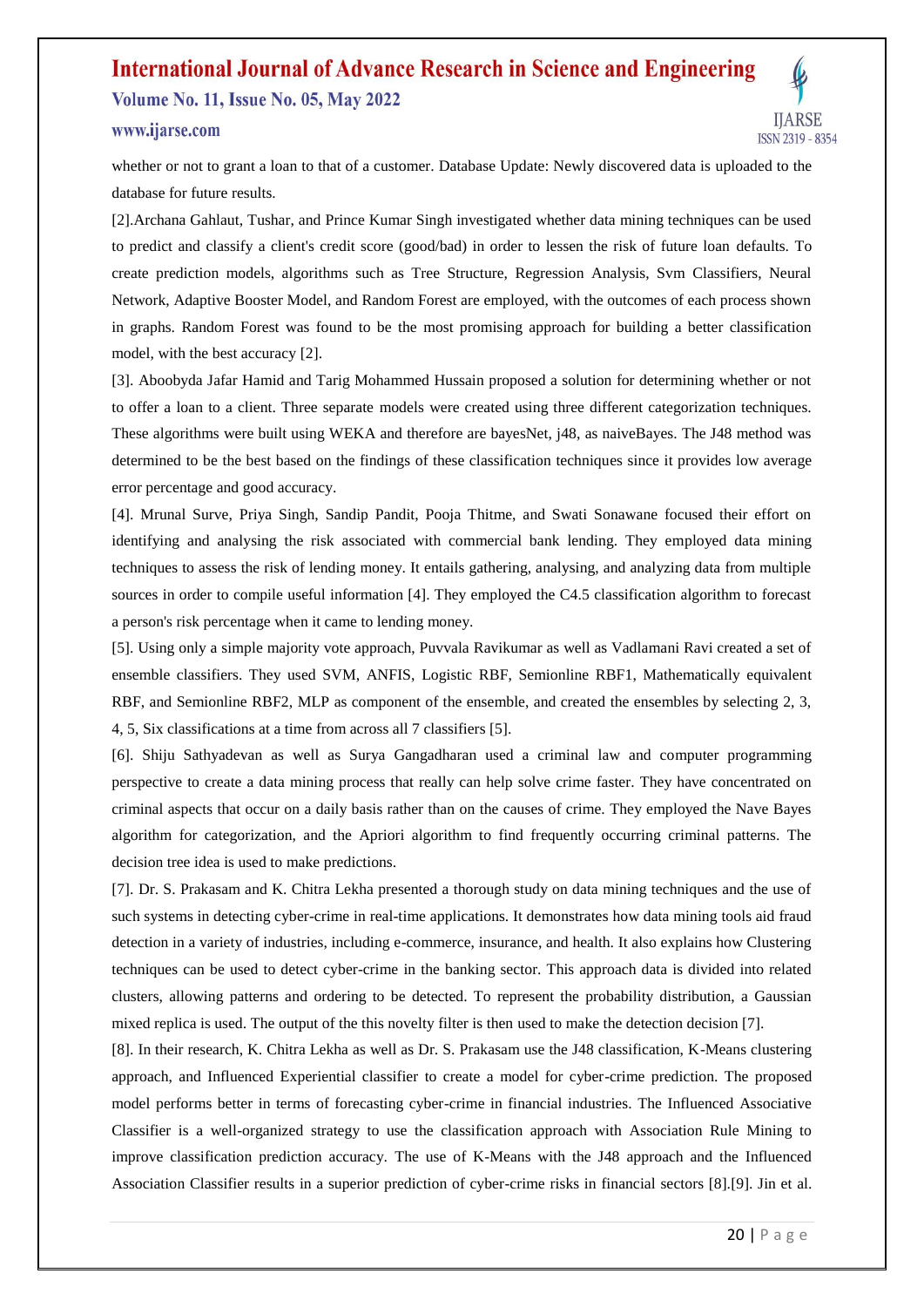**Volume No. 11, Issue No. 05, May 2022** 

### www.iiarse.com

employed data mining to predict the risk of a loan application and compared three data mining algorithms: support vector machines, decision trees,  $\&$  neural networks. They also employed a 10-fold cross-validation procedure in conjunction with a relatively high percent hit ratio to demonstrate the correct prediction. A cumulative lift coefficient analysis was used to assess the quality. The best results were achieved with SVM [9].

# **III.FIGURES AND TABLES**

In this section, we addressed the numerous attributes that influence the outcome, or, to put it another way, the primary variables that influence the default response from the target attribute. We looked at the behaviour of each of our attributes to see if they had an impact on a particular attribute. We also discovered how many attributes the target attribute is dependent on. A heatmap was used to analyse everything. The correlation matrix is represented visually as a heatmap.It aids in the speedy identification and verification of relationships between columns.



Figure 1: Heatmap of Correlation

The preceding graph aids in the identification of all the qualities that have a positively and negatively impact on target attribute, default. Below are the qualities that have a favourable impact just on default attribute. TABLE I.MAJOR POSITIVE ATTRIBUTES AFFECTING DEFAULT

**IIARSE**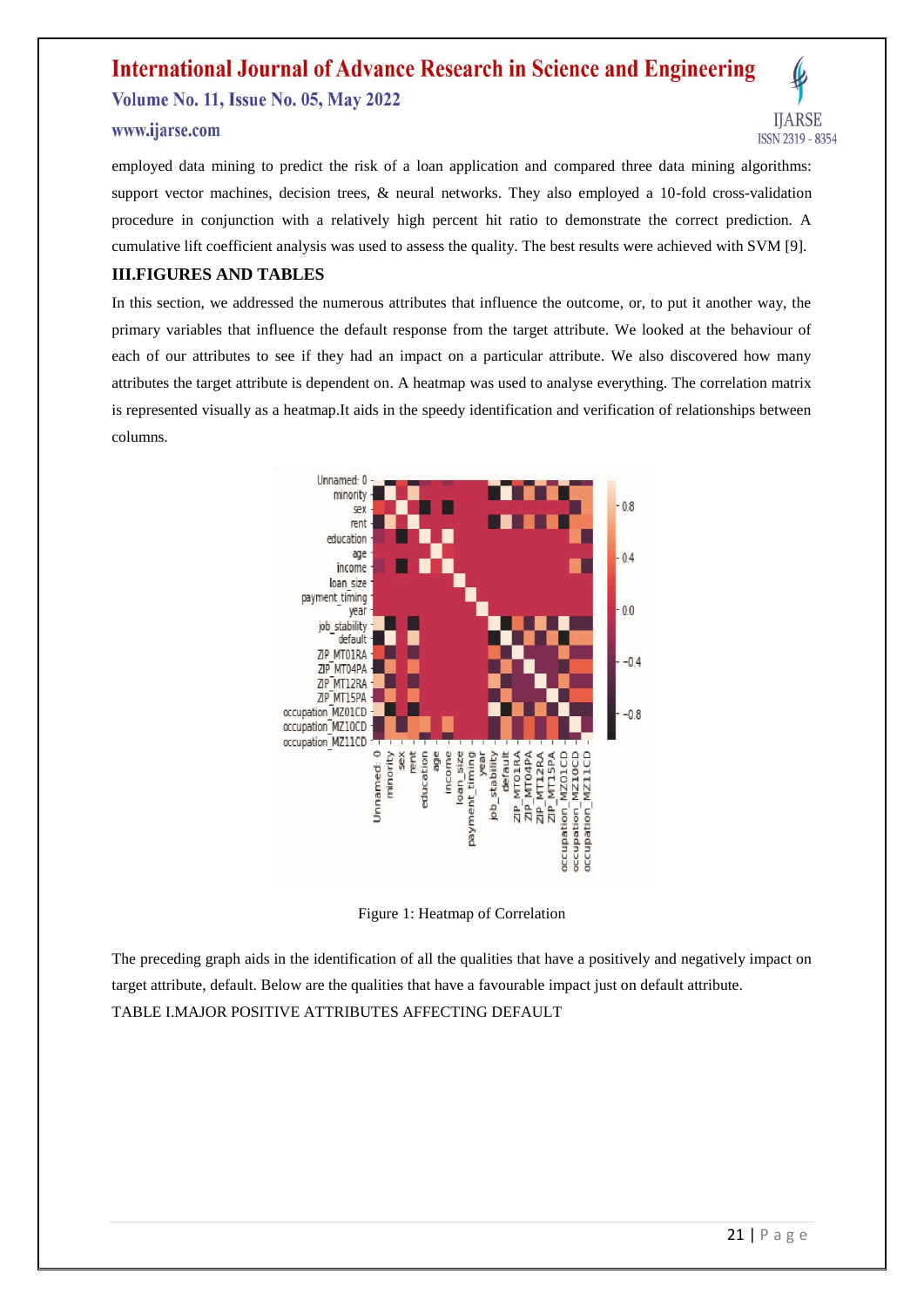**Volume No. 11, Issue No. 05, May 2022** 

# www.ijarse.com



| Sr. | <b>Attribute</b> | <b>Description</b>                                     |  |
|-----|------------------|--------------------------------------------------------|--|
| No. |                  |                                                        |  |
|     | Minority         | Whether a person belongs to a<br>minority group or not |  |
|     | Rent             | States whether a person pays a<br>rent or no           |  |

Also described below are the attributes which have a detrimental impact just on default attribute.

## TABLE II.MAJOR NEGATIVE ATTRIBUTES AFFECTING DEFAULT

| Sr. | <b>Attribute</b> | <b>Description</b>         |  |  |
|-----|------------------|----------------------------|--|--|
| No. |                  |                            |  |  |
|     | job_stability    | Describes whether a person |  |  |
|     |                  | has a stable job or no     |  |  |
| 2   | occupation       | Describes category of a    |  |  |
|     |                  | person's job               |  |  |

The following are the traits that are highly connected with one another. These characteristics are interdependent in a beneficial way.

## TABLE III.CORRELATED ATTRIBUTES

| Sr. | <b>Attribute</b> | <b>Description</b>           |  |  |
|-----|------------------|------------------------------|--|--|
| No. |                  |                              |  |  |
|     | Income           | Describes the total annual   |  |  |
|     |                  | income of a person           |  |  |
|     | Education        | Describes the education of a |  |  |
|     |                  | person                       |  |  |

A correlation matrix was also used to examine the relationship between income and education. Outliers were also looked for in the scatter plot.



Figure 2 shows a scatter graph of income by educational attainment.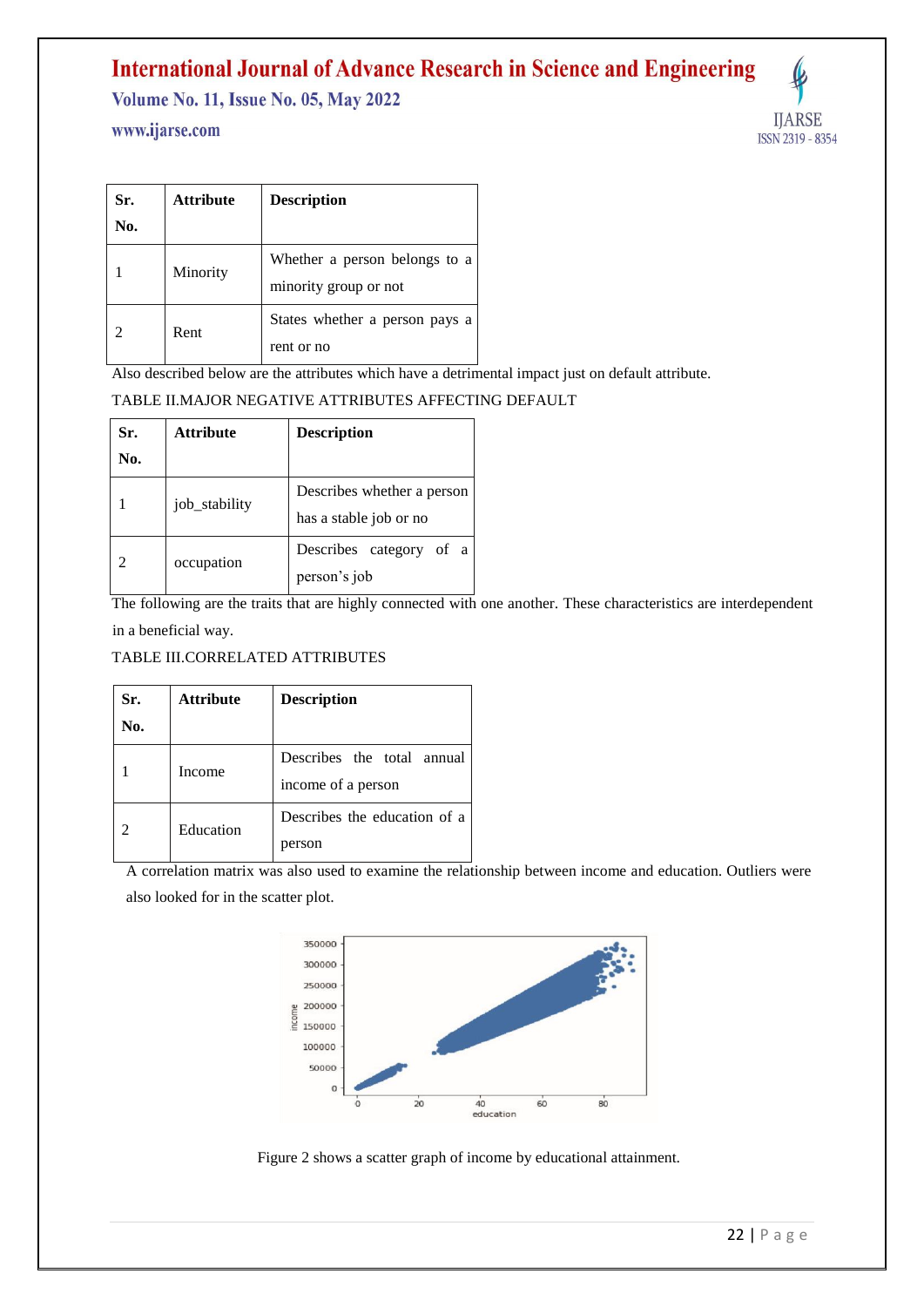**Volume No. 11, Issue No. 05, May 2022** 

## www.iiarse.com

Both the qualities, wealth and education, are directly dependant on each other, as shown in the graph above. There are also a few outliers in the sample, with values that are greater than the average for each of two factors.

# **IV.ARCHITECTURE**



#### **V.METHODOLOGY AND ALGORITHMS**

#### **1. Upload as well as View Data:**

Create a CSV file dataset, then upload and view the loan dataset.

#### **2. Pre-processing:**

Delete any files that are empty or duplicated.

3. **Normalize:**

All files should be normalised.

#### **4. Logistic Regression:**

Logistic regression is just a statistical model uses the logistic function to represent a binary variables in the most basic form, however there are many more advanced extensions.

#### **5. Random Forest:**

Random forests, also known as random decision forests, are just an unsupervised learning, regression, and other tasks that works by training a large number of decision trees and then outputting a class that is the method of the classes (categorization) or the mean/average prediction.

#### **6.Gradient boosting :**

It is just a machine learning method for classification and regression problems that generates a prediction model is a representation of an ensemble with weak prediction models, often decision trees.

**IIARSE**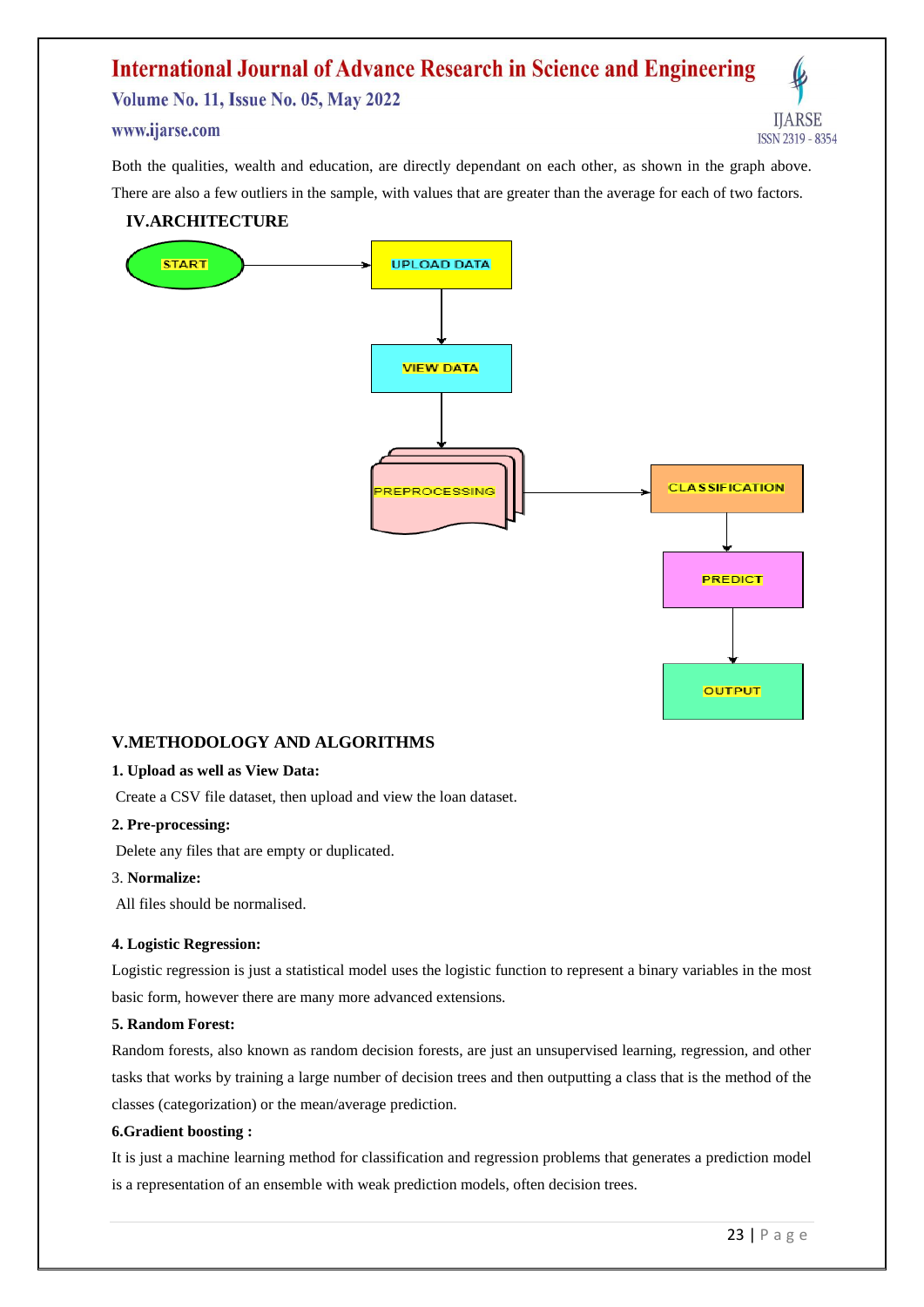**Volume No. 11, Issue No. 05, May 2022** 

www.iiarse.com

#### **7.Graph:**

The graph's points frequently represent a relationship among two or more elements.

# **ALGORITHMS**

This section defines all of the different data mining models that were employed, as well as the results that we obtained when applying each of them. For each model, the accuracy value obtained is also shown. The following is a list of the algorithms that were used:

a. Logistic Regression

b. . Gradient Boosting

c. CatBoost Classifier

d.Random Forest

**1) Logistic Regression:** Regression Analysis is a categorical classification technique that assigns observations to one of several classes. It is used to classify data points into binary categories. Categorical classification means that an output can be classified into one of two groups (1 or 0). By altering its output with the logistic sigmoid function, logistic regression provides a probability value.

**2) Gradient Boosting:** Gradient Boosting is a machine learning strategy for classification and regression issues. As in form of an ensemble many weak prediction models, it creates a model for prediction. The low classification algorithm is performed to changed versions of the data in such a sequential way in the boosting algorithm, resulting in a sequence of weak classifiers. Gradient Boosting is a type of ensemble learning that combines numerous weak decision trees to produce a powerful classifier. These decision trees are combined to produce a powerful gradient boosting model.

**3) CatBoost Classifier:** Boosting is just a mix of the words "Category" and "Boosting," and it is an unbiased boosting using categorical features. CatBoost's library works well with a variety of data types, including text, audio, image, and historical data. It uses multiple statistical methods to automatically handle categorical values. It's a gradient boosting approach for decision trees. Catboost provides two important algorithmic progress: order boosting and a category feature processing approach. To avoid the prediction shift caused by a specific sort of target leakage found across all gradient boosting technique implementations, each of these strategies employs random permutations of both the training dataset.

**4) Random Forest:** Rf is a set of basic tree predictors that can respond to a collection of predictor values when presented with a list of them. This looks to be a class membership in the classification issue, as it associates, as well as classifies, a set of independent predictor values with one of the categories contained in the dependent variable. The tree result in regression would be an estimate of both the dependent variable based on the predictors.

## **VI.RESULT**

This section compares and contrasts all of the models that have been made. Accuracy, precision, and the f1 score are used to evaluate these models.

MODEL PERFORMANCE EVALUATION

| Sr. No | Models Applied | Accuracy | Precision | F <sub>1</sub> -score |
|--------|----------------|----------|-----------|-----------------------|
|        | Algorithms     |          |           |                       |

**IIARSE**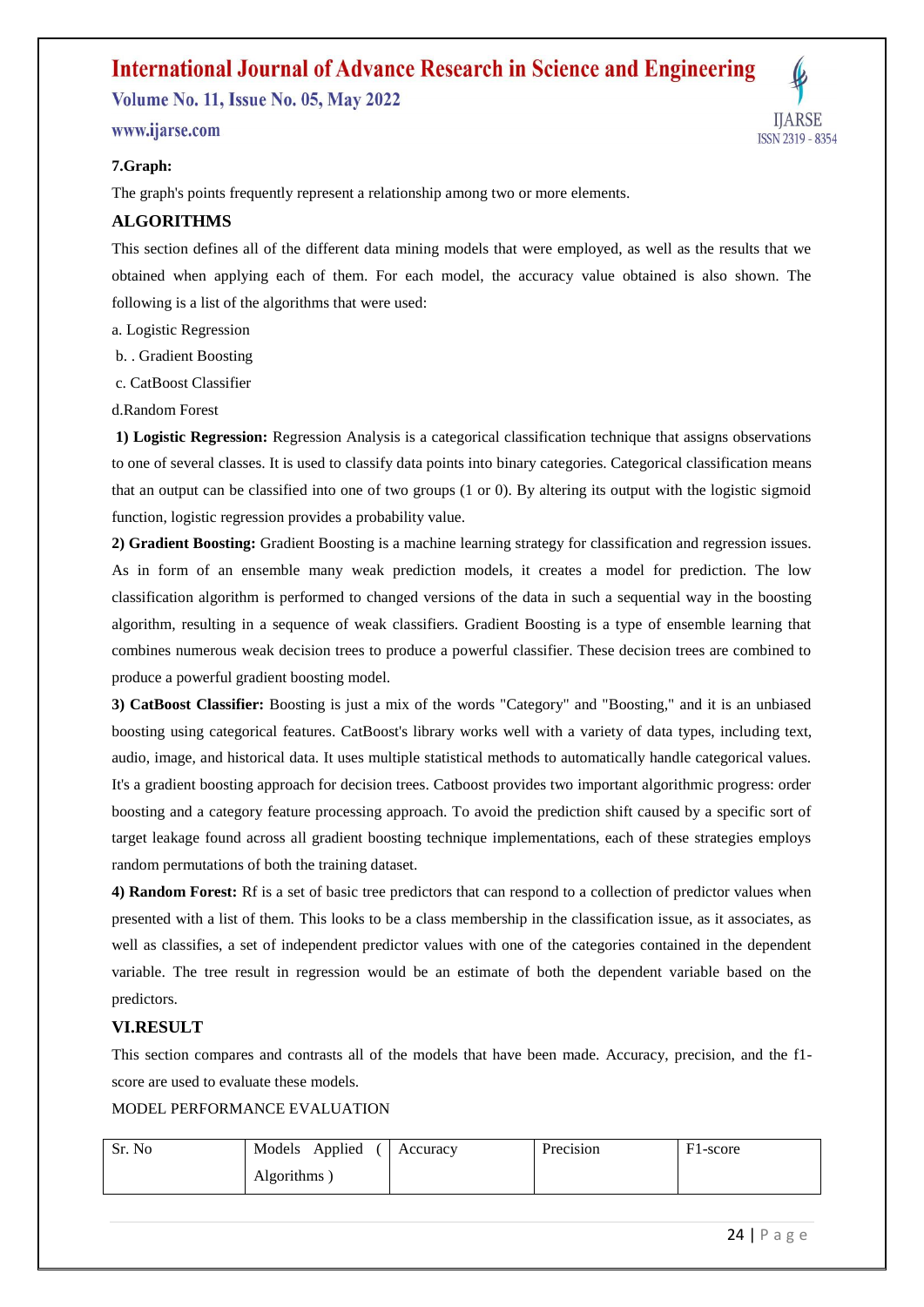**Volume No. 11, Issue No. 05, May 2022** 

www.iiarse.com



|                | Regression Logistic      | 0.14963 | 0.49 | 0.00 |
|----------------|--------------------------|---------|------|------|
|                |                          |         |      |      |
| 2              | <b>Gradient Boosting</b> | 0.84035 | 0.85 | 0.91 |
| 3              | CatBoost Classifier      | 0.84045 | 0.85 | 0.91 |
|                |                          |         |      |      |
| $\overline{4}$ | <b>Random Forest</b>     | 0.83514 | 0.86 | 0.89 |

All values obtained for such various metrics again from various models are represented in the table above. We chose to quantify the model's performance using accuracy because the f1score as well as precision values of almost all the models are identical, with the exception of the logistic regression model. It demonstrates that Logistic Regression is just less accurate than other models. Random Forest's accuracy is also lower than that of Gradient Boosting as well as CatBoost Classifier. As a result, we may conclude that Gradient Boosting as well as CatBoost Classifier are effective in predicting our dataset.

#### **VII.CONCLUSION**

Various algorithms were used to forecast loan defaulters in this article. Logistic Regression, Random Forests, Gradient Boosting, and CatBoost Classifier were used to achieve the best results. In comparison to Logistic Regression, the Gradient Boosting technique produces better or equal results. Multiple models are used in the gradient boosting procedure. It's unusual to throw out a variable because the variables' interpretations aren't always clear. On the other hand, even if it reduces overall accuracy of the model and prediction power, removing variables during fitting logistic regression is a common technique. CatBoost converts categorical values to numerical values using a range of statistics based on categorical features and numerical and categorical attributes.With respect to the given dataset, the CatBoost classifier as well as Gradient Boost provide nearly comparable accuracy. Furthermore, these models could be used to make better judgements about loan applications, potentially saving a financial institution from massive losses.

## **REFERENCES**

Kacheria, A., Shivakumar, N., Sawkar, S. and Gupta, A. (2016). Loan Sanctioning Prediction System. [online] Iisce.org.

[1] http://www.ijsce.org/wpcontent/uploads/papers/v6i4/D2904096416.p df

[2] A. Gahlaut, Tushar, and P. K. Singh, "*Prediction analysis of risky credit using Data mining classification models*," 2017 8th International Conference on Computing, Communication and Networking Technologies (ICCCNT),2017.

[3] Hamid, Aboobyda & Ahmed, Tarig. (2016). "*Developing Prediction Model of Loan Risk in Banks Using Data Mining*". Machine Learning and Applications: An International Journal. 3. 1-9. 10.5121/mlaij.2016.3101.

[4] Mrunal Surve, Pooja Thitme, Priya Shinde, Swati Sonawane, and Sandip Pandit. "*Data mining techniques to analyze risk giving loan(bank)*" Internation Journal Of Advance Research And Innovative Ideas In Education Volume 2 Issue 1 2016 Page 485-490

[5] P. Ravikumar and V. Ravi, "*Bankruptcy Prediction in Banks by an Ensemble Classifier*," 2006 IEEE International Conference on IndustrialTechnology, Mumbai, 2006, pp. 2032-2036.